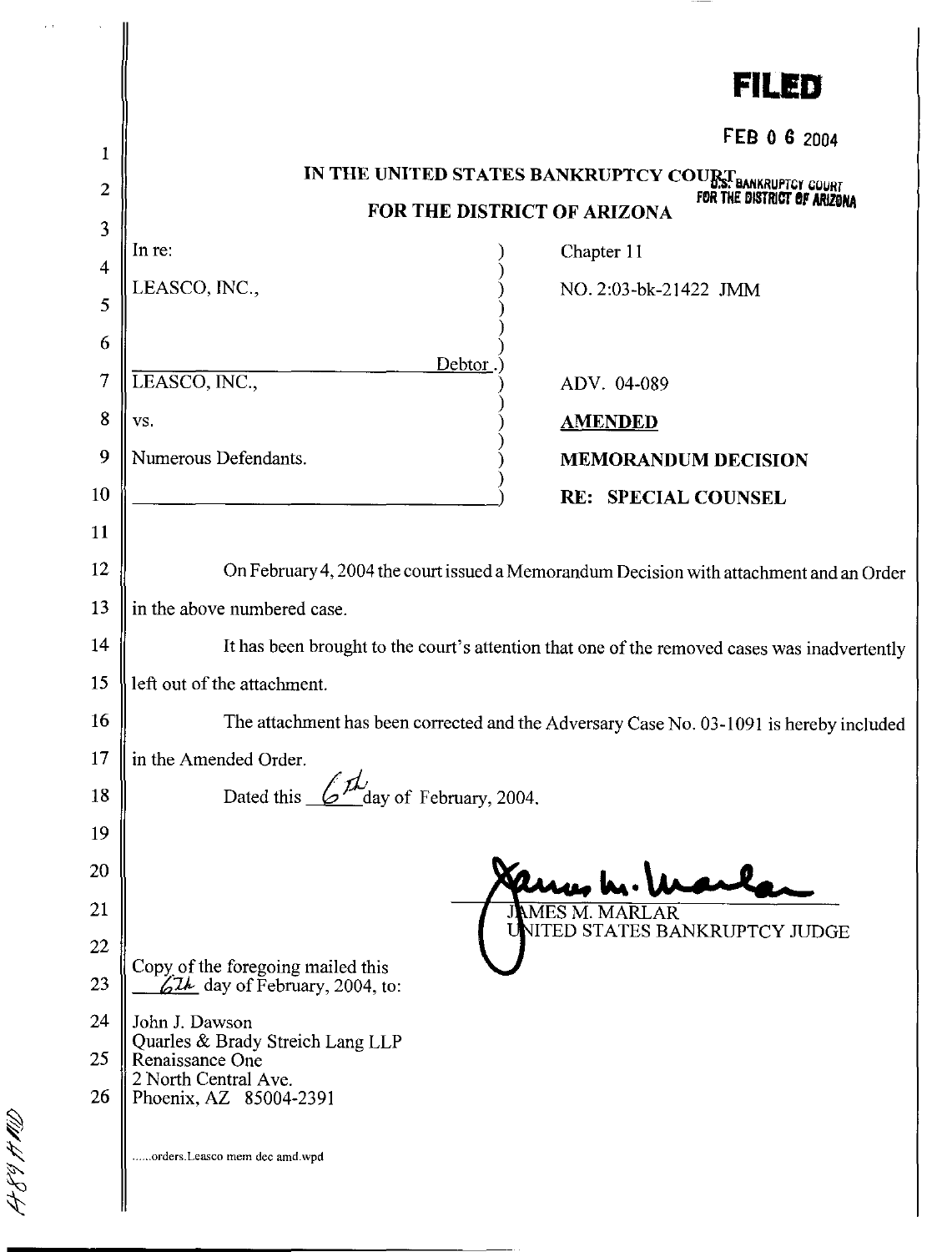

τ,